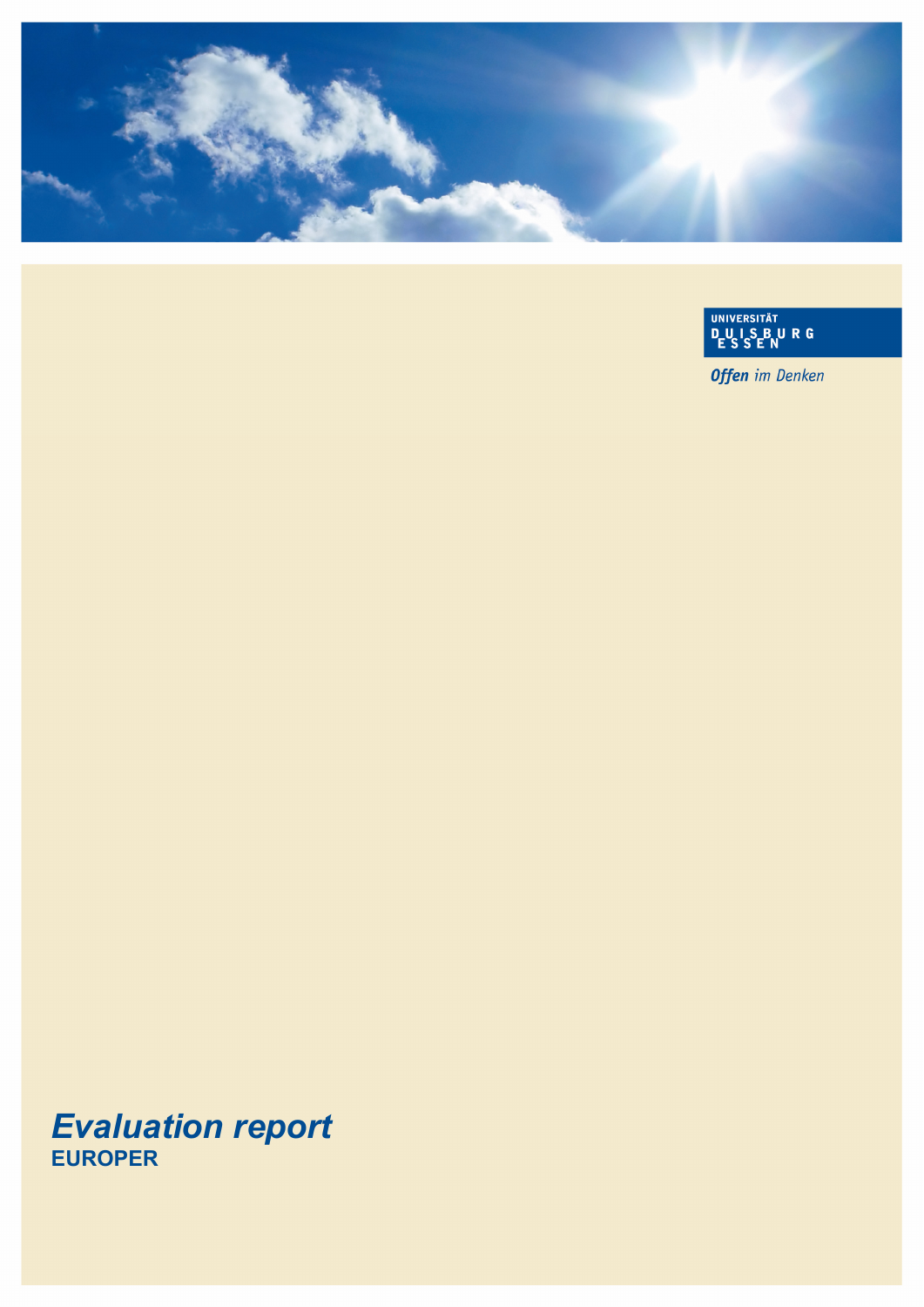**Offen** im Denken

#### **Introduction**

EUROSOC#DIGITAL has successfully completed the project "European Perspectives – EUROPER" supported by the European Commission under the Erasmus+ programme (2016-2-DE04-KA347-014398, implementation period: September 2016 to August 2017). The project had three central objectives: First, to enable a dialogue between young people and decision-makers. Second, to create a European perspective and third, to activate young citizens. For the purpose of evaluation, a questionnaire was distributed to the project participants during the project days held from November 2016 to June 2017. The questionnaire is attached to the appendix. A total of 571 pupils responded to the survey, which accounts for reliable results. The survey contained 24 closed-ended and two open-ended questions and additional three closed-ended questions on social demographic information. The majority of the closed-ended questions was answered with a 5-point Likert scale. "Prefer not to say" answers were treated as missing and excluded from the data. The following report summarises the participants' responses. For the complete results, please refer to the appendix.

#### **1. Structure and outline**

The first part of the survey was dedicated to the structure and outline of the project days. It contained four closed-ended questions. The survey reveals that the goals of the project days were made clear to a huge majority of the participants (85.5%). More than half of the pupils (53.8%) said that they had already felt familiar with the European Union before the project days. However, only one out of ten respondents (9.4%) stated that s/he had already known something about the asylum policy of the European Union before. In addition, only one third (34.2%) reported that s/he had refuge and asylum as a topic in class before.

# **2. First day of the workshop**

The second part of the survey examined the course of the first project day. It contained two closed-ended questions. The first question asked participants if the content of the first day has been presented in an understandable way. An overwhelming majority of 90.3% agreed. In addition, 83.5% of the participants underlined that they could easily follow the course of the first project day.

# **3. Second day of the workshop**

The third part of the survey examined the course of the second project day. It contained three closed-ended questions. An impressive majority of the pupils (95.6%) found the content of the simulation game presented in an understandable way. In addition, 93.3% of the participants underlined that they could easily follow the course of the simulation game. Almost nine out of ten respondents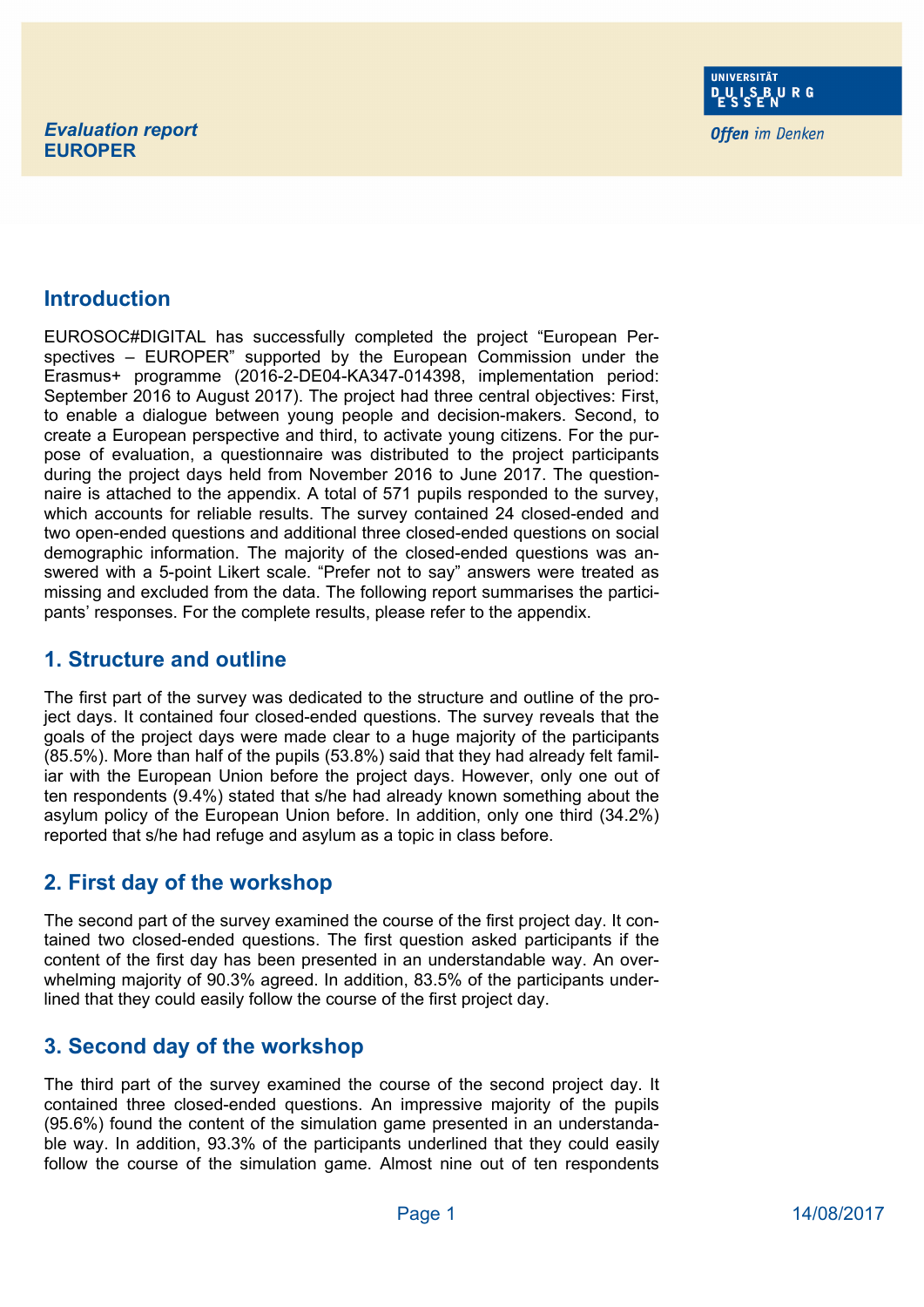(88.5%) agreed with the statement that there should be more simulation games in class.

#### **4. Teaching staff**

The fourth part of the survey focused on the speakers and moderators of the project days. It contained of three closed-ended questions. A strong majority of the participants (94.7%) perceived the teaching staff to be well prepared. In addition, respondents also overwhelmingly agreed (93.5%) with the statement that the speakers and moderators showed real interest in the pupils' learning success. Finally, more than nine out of ten respondents (93.1%) found that the teaching staff was sufficiently available for queries or additional advice when needed.

# **5. Participants**

The fifth part of the survey asked the pupils to reflect on their own performance during the project days. It also contained three closed-ended questions. More than three quarters of the respondents (75.5%) found that their peers followed the workshops with interest and attention. More than eight out of ten respondents (88.3%) also claimed that most of the pupils participated actively in the simulation game and that they played their roles seriously (81.9%).

# **6. Competencies**

The sixth part of the survey concentrated on the acquisition of competencies. It contained four closed-ended questions. An overwhelming majority of the respondents (94.7%) stated that the project days helped them to better understand the functioning of the European Union. With regards to the specific topic of refuge and asylum, nine out of ten respondents (90.9%) said that they now understand this topic better much better. Pupils also improved their overall competencies. Almost three quarters of them (73.3%) said that the project days have improved their ability to better argue and discuss in political debates. Finally, a majority of the respondents (44.1%) stated that the project days have changed their attitudes towards refuge and asylum.

# **7. Tools**

The seventh part of the survey asked the pupils to make a judgement about the quality of the provided tools for preparation of the simulation game. It contained two closed-ended questions. Almost three quarters of the participants (74.2%) found the handbook of the simulation game useful. Almost eight out of ten respondents (77.4%) stated that the role cards allowed them to take part actively in the simulation game.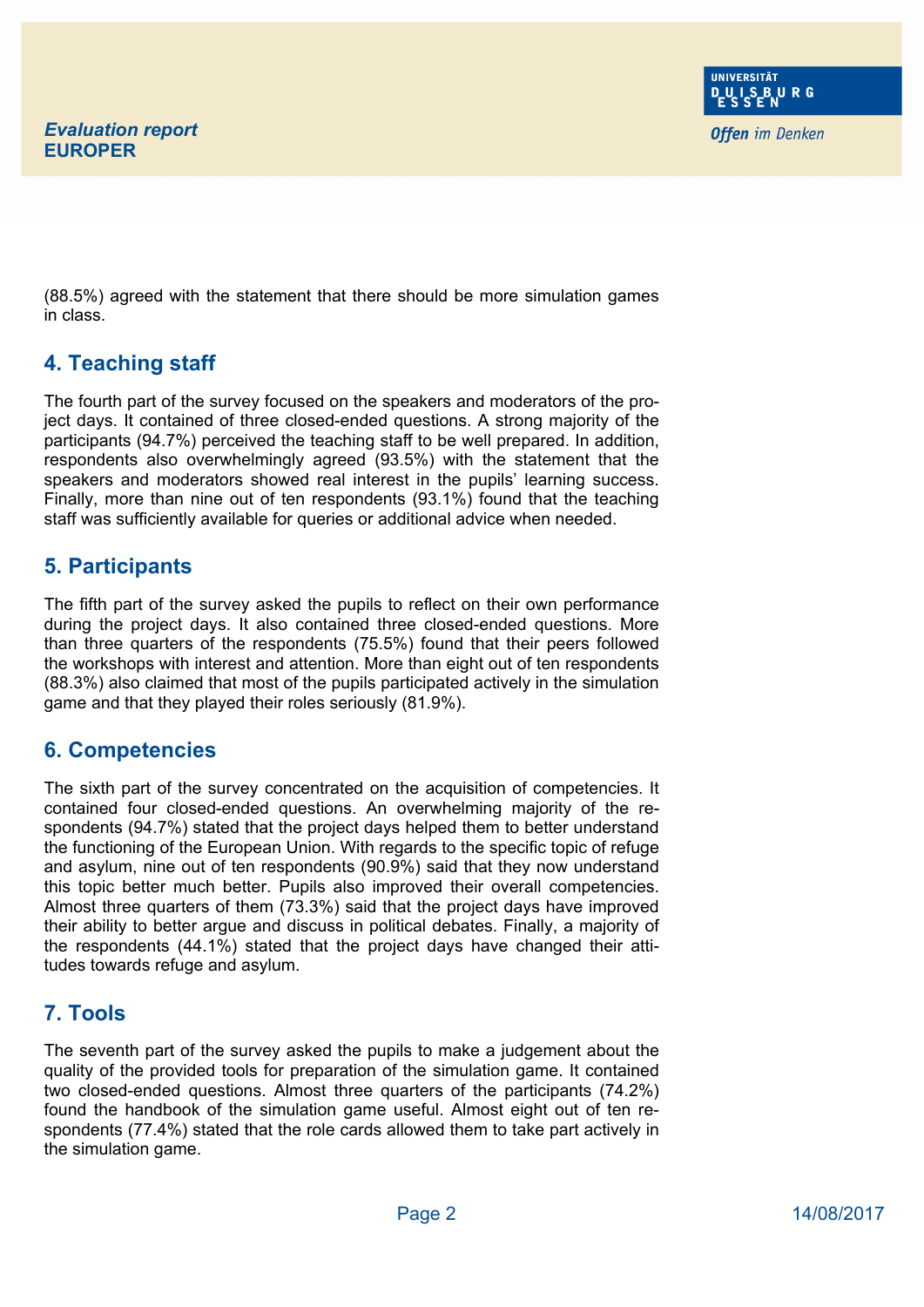**Offen** im Denken

# **8. Social demographics**

The eighth part of the survey focused on social demographic information. It contained three closed-ended questions. Two multiple-choice questions for information on school type and year with eight respectively two options. Finally, one gender question was posed with once again two options. More than half of the participants (53.4%) came from a grammar school (Gymnasium), while almost one fourth (24%) attends an integrated school (Gesamtschule). Pupils from vocational school (Berufsschule) follow with 9.9% and from middle school (Realschule) with 6.3%. The share of pupils from private school (Privatschule) is 3.7% and 1.8% from secondary school (Sekundarschule). Secondary modern school (Hauptschule) and special-needs school (Förderschule) are also mentioned but the percentages are only 0.6% respectively 0.2%. Two thirds of the participants (68.5%) were pupils from lower secondary level, while one third (31.5%) was from higher secondary level. The majority of the participants was female (55.1%).

#### **9. Overall evaluation**

The ninth and final part of the survey asked the participants for an overall evaluation of the project days. It contained three closed-ended questions and two openended questions. Asked if the requirements were appropriate, the approval rate was 90.6%. A clear majority of the respondents (72.9%) said that the project days helped them to significantly improve their knowledge. Almost nine out of ten participants (89.3%) evaluated the project days positively. More specifically, 42.4% of the respondents regarded them as good, while 46.9% found the project days being very good. The answers to the open-ended question, what aspects of the project days the participants did like most, reveal the outstanding importance of the simulation game. Among 330 items, it was referred to 182 times. For example, one pupils' statement reads as follows: "I found it nice to be introduced to a very current topic in such a way and to slip into other roles. My attitude towards refugees has changed to a positive." It must also be stressed that 20 pupils highlighted their satisfaction with everything. Finally, the participants also gave 190 answers to the open-ended question of what could be improved in the future. Here, the first day was referred to 47 times. For example, one pupil left the following remark: "On the first day, we did something that has already been addressed in class before. So there was little new for us." Once again, it must be emphasised that 34 pupils stated that nothing could be improved.

# **Final conclusion**

Generally speaking, the impact of the project was quite significant, judging by the feedback received from the participants. Especially the simulation game – as a central part of the project activities – met the general approval of the pupils.